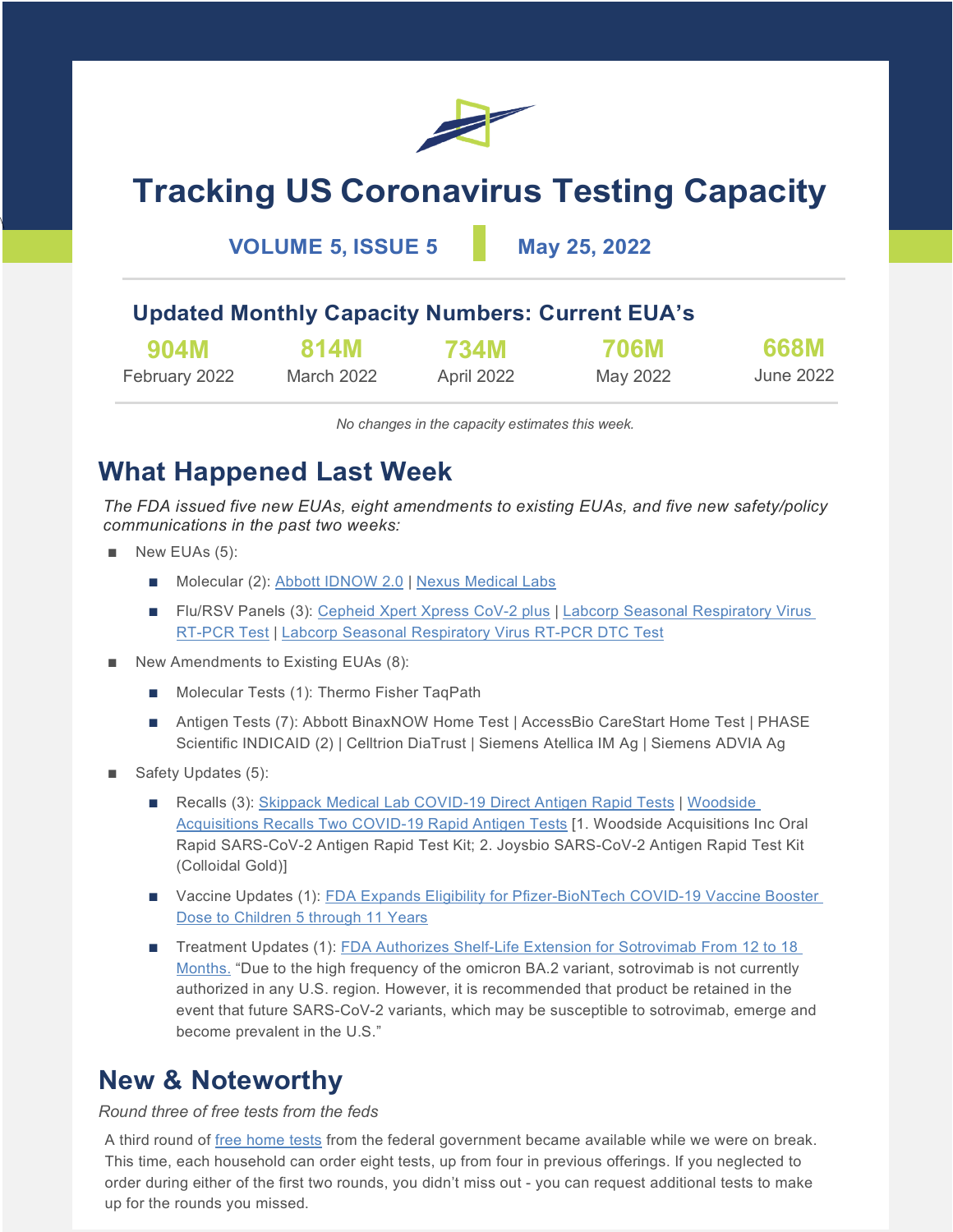### *NIH to WHO: We can't share tools, but can share what you need to make them*

In a [patent-sharing deal with WHO,](https://www.who.int/news/item/12-05-2022-who-and-mpp-announce-agreement-with-nih-for-covid-19-health-technologies) NIH is making 11 technologies available for use in low- and middleincome countries to help improve global COVID vaccine and therapeutic equity. The specific [technologies](https://medicinespatentpool.org/progress-achievements/licences) include "the stabilized spike protein used in currently available COVID-19 vaccines, [plus] research tools for vaccine, therapeutic, and diagnostic development, as well as early-stage vaccine candidates and diagnostics." Commentary: The list does not include any short-term silver bullets. That's because the critical patents on current EUA products are held by commercial entities - and they're sharing technologies only on a very limited basis. Still, the tech being offered in this deal does provide a foundation for individual laboratories to develop their own treatments and vaccines. It's a small step in the right direction, but at least it's a step.

### *Flying blind through a surge: Testing volumes crater worldwide*

For weeks we've been worrying that unreported home tests are causing a vast undercount of the number of COVID tests being taken in the US. (We believe that in this country there are four home tests done for every reported lab PCR test.) Now we have an additional problem on our hands - and it's not just an American issue. The AP reports that worldwide, reported testing volumes are down 70 - 90%, despite Omicron surges in both the US (BA.2 and BA2.1.12) and Africa (BA.4 and BA.5). Commentary: Even if all the tests worldwide *were* being reported, that number is [lower than it needs to be](https://apnews.com/article/covid-us-testing-decline-14bf5b0901260b063e4fa444633f4d31) for surveillance to work properly. At the same time, sequencing efforts are winding down, giving researchers less data to inform vaccine and treatment priorities. What's left? Wastewater testing. But while current efforts are effective and impressive, they're limited to just a few US jurisdictions. In order to fill the gap, we'll need to see significant acceleration in this area, and soon.

### *Swab at home for flu, RSV and COVID*

It's not *quite* a complete home test, but it's a first step. FDA has [authorized](https://www.fda.gov/news-events/press-announcements/coronavirus-covid-19-update-fda-authorizes-first-covid-19-test-available-without-prescription-also) the first non-prescription broad respiratory panel: Labcorp's mail-in single-swab self-collection test, which distinguishes between the three most common respiratory viral diseases: Influenza (A&B), Respiratory Syncytial Virus (RSV), and COVID-19. Commentary: We like the trend and hope this is the first of many, with the next step being a while-you-wait at home test for respiratory illness. Good to see the FDA's openness here - but now we need providers and payers to get comfortable. We believe that Americans can handle the home technology and the results, but if these tests don't become an integrated part of the healthcare system, then only the wealthy will have access to them - and the tests won't be able to put a dent in the societal disease burden. And while we are hoping for the future - future generations of home tests need required reporting.

## **Food for Thought**

### *Taiwan steers its own course*

The current challenge for governments around the world is how to balance public health with reopening both society and the economy. Both mainland China and Taiwan have had strict but highly effective controls in place throughout the pandemic, sparing their populations from COVID mortality surges seen elsewhere. As they face Omicron, the two nations' paths are now diverging: China is committed to zero COVID, but [Taiwan](https://www.reuters.com/world/asia-pacific/taiwan-says-new-covid-cases-wont-affect-re-opening-plans-2022-04-03/) has decided to reopen, stating that 99.7% of reported cases there are mild or asymptomatic. Massive testing is the foundation for both these very different approaches.

### *The nose knows, Part 1*

We can't believe we never heard about this before. Hat tip to Betsy Ladyzhets at COVID-19 Data [Dispatch,](https://coviddatadispatch.com/) whose newsletter clued us in to the [Yankee Candle Index:](https://twitter.com/drewtoothpaste/status/1527094311988482053) "a well-known pattern, at least on COVID-19 Media and Data Twitter, that new national surges of the virus are generally preceded by one nontraditional indicator: an increase in one-star Yankee Candle reviews in which users complain that they can't smell their candles." Discovered in 2020 and then reported in the [Washington Post](https://www.washingtonpost.com/business/2020/12/01/covid-scented-candle-reviews/) (paywall), the index was right in December 2021 about the first Omicron surge, and it's spiking again now. So, if that new Peace + Tranquility candle doesn't smell as strongly of jasmine as you were expecting, you might want to break out a test.